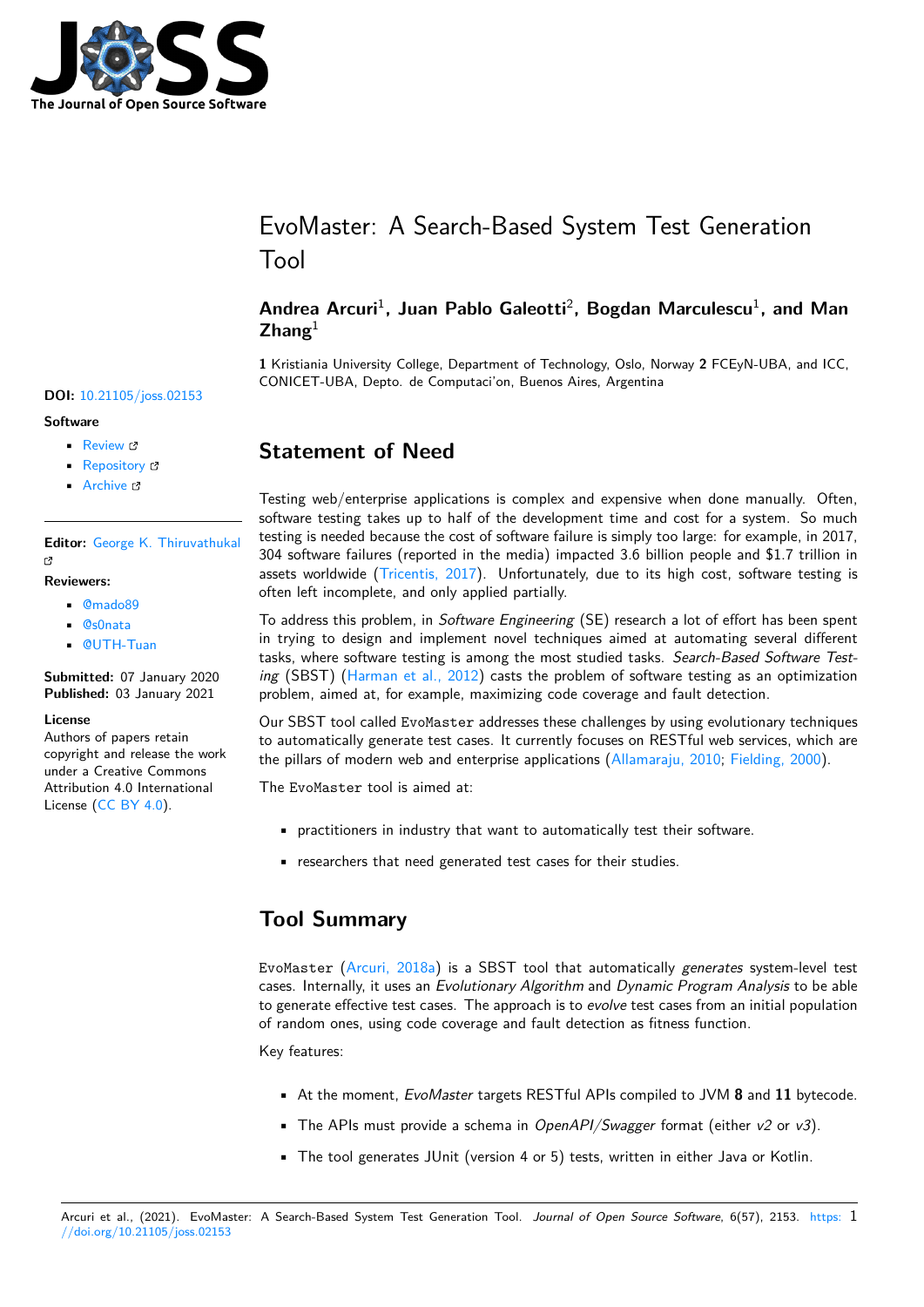

- Fault detection: *EvoMaster* can generate tests cases that reveal faults/bugs in the tested applications. Different heuristics are employed, like checking for 500 status codes and mismatches from the API schemas.
- Self-contained tests: the generated tests do start/stop the application, binding to an ephemeral port. This means that the generated tests can be used for *regression testing* (e.g., added to the *Git* repository of the application, and run with any build tool such as *Maven* and *Gradle*).
- Advanced *whitebox* heuristics: *EvoMaster* analyses the bytecode of the tested applications, and uses several heuristics such as *testability transformations* and *taint analysis* to be able to generate more effective test cases.
- SQL handling: *EvoMaster* can intercept and analyse all communications done with SQL databases, and use such information to generate higher code coverage test cases. Furthermore, it can generate data directly into the databases, and have such initialization automatically added in the generated tests. At the moment, *EvoMaster* supports *H2* and *Postgres* databases.
- *Blackbox* testing mode: can run on any API (regardless of its programming language), as long as an *OpenAPI* schema is provided. However, results will be worse than *whitebox* testing (e.g., due to lack of bytecode analysis).

# **Published Results**

When addressing the testing of real-world web/enterprise applications, there are many challenges. The tested code can for example have complex execution flows, where the boolean predicates in *if* and *loop* statements depend on specific input data. Furthermore, the execution flow could depend on interactions with external entities, such as databases, GUIs and remote web services. The search space of all possible test inputs is huge, where only a tiny subset lead to maximize code coverage and detect faults.

To face and overcome those challenges, *EvoMaster* has been used to experiment with several novel techniques. These techniques are now integrated in *EvoMaster*, where their best settings (based on empirical studies) are on by default.

This research work led to several publications: novel search algorithms such as *MIO* (Arcuri, 2017a, 2018b), addressing the white-box testing of RESTful APIs (Arcuri, 2017b, 2019), resource-dependency handling (Zhang et al., 2019), accesses to SQL databases (Arcuri & Galeotti, 2019), and novel *testability transformations* (Arcuri & Galeotti, 2020).

## **[Rel](#page-2-3)[at](#page-2-5)[ed](#page-2-4) [W](#page-2-5)ork**

In the recent years, different techniques have been proposed for *black-box* testing of RESTful APIs (Atlidakis et al., 2019; Ed-douibi et al., 2018; Karlsson et al., 2020; Viglianisi et al., 2020). Those present different variants of random testing, enhanced with heuristics based on the information provided in the API schemas. As those techniques are black-box, they do not access the source-code/bytecode of the tested APIs, and so cannot exploit any such inform[ation to improve the g](#page-2-6)[eneration of test cases.](#page-2-7)

[At th](#page-3-1)e time of this writing, *EvoMaster* appears to be the only tool that can do both *black-box* and *white-box* testing, and that is also released as open-source. Supporting black-box testing is important, as it is easier to setup and use. However, white-box testing leads to better results (e.g., higher code coverage and fault detection), as it can exploit more information on the system under test.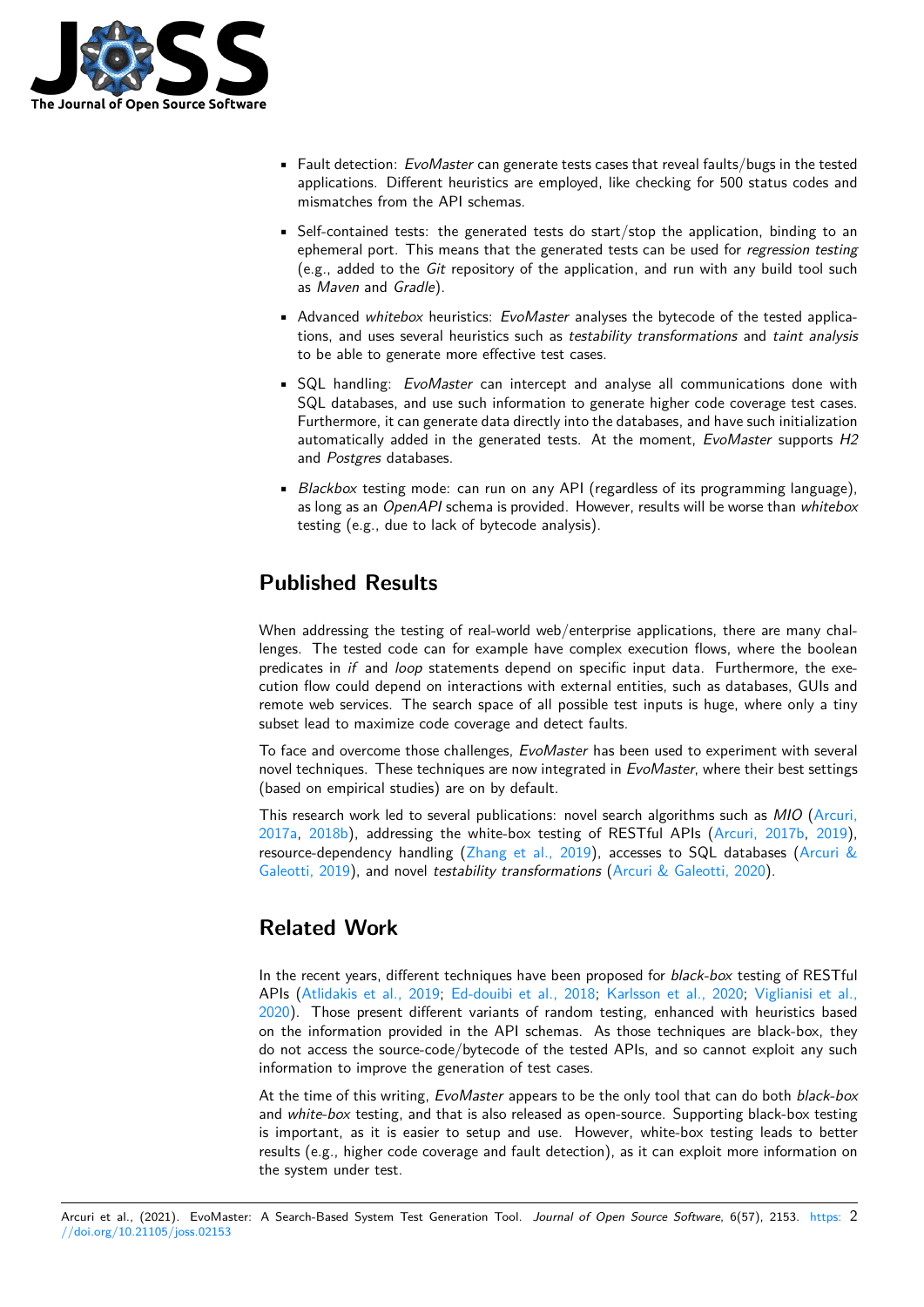

### **Acknowledgements**

We thank Annibale Panichella for providing a review and fix of our implementation of his MOSA algorithm. We also want to thank Agustina Aldasoro for her contributed bug fixes. This work is funded by the Research Council of Norway (project on Evolutionary Enterprise Testing, grant agreement No 274385), and partially by UBACYT-2018 20020170200249BA, PICT-2015-2741.

### **References**

- Allamaraju, S. (2010). *Restful web services cookbook: Solutions for improving scalability and simplicity*. " O'Reilly Media, Inc.".
- <span id="page-2-1"></span>Arcuri, A. (2018a). EvoMaster: Evolutionary Multi-context Automated System Test Generation. *IEEE International Conference on Software Testing, Verification and Validation (ICST)*, 394–397. https://doi.org/10.1109/icst.2018.00046
- Arcuri, A. (2017a). Many Independent Objective (MIO) Algorithm for Test Suite Generation. *International Symposium on Search Based Software Engineering (SSBSE)*, 3–17. https: //doi.org/10.1007[/978-3-319-66299-2\\_1](https://doi.org/10.1109/icst.2018.00046)
- <span id="page-2-3"></span>Arcuri, A. (2017b). RESTful API Automated Test Case Generation. *IEEE International Conference on Software Quality, Reliability and Security (QRS)*, 9–20. https://d[oi.org/](https://doi.org/10.1007/978-3-319-66299-2_1) [10.1109/qrs.2017.11](https://doi.org/10.1007/978-3-319-66299-2_1)
- Arcuri, A. (2018b). Test suite generation with the Many Independent Objective (MIO) algorithm. *Information and Software Technology*, *104*, 195–206. https://d[oi.org/10.1016/j.](https://doi.org/10.1109/qrs.2017.11) [infsof.2018.05.003](https://doi.org/10.1109/qrs.2017.11)
- <span id="page-2-4"></span>Arcuri, A. (2019). RESTful API Automated Test Case Generation with EvoMaster. *ACM Transactions on Software Engineering and Methodology (TOSEM)*, *28*(1), 3. [https://doi.](https://doi.org/10.1016/j.infsof.2018.05.003) [org/10.1145/3293](https://doi.org/10.1016/j.infsof.2018.05.003)455
- Arcuri, A., & Galeotti, J. P. (2019). SQL data generation to enhance Search-Based System Testing. *Genetic and Evolutionary Computation Conference (GECCO)*, 1390–1398. [https:](https://doi.org/10.1145/3293455) [//doi.org/10.1145/33](https://doi.org/10.1145/3293455)21707.3321732
- <span id="page-2-5"></span>Arcuri, A., & Galeotti, J. P. (2020). Testability Transformations For Existing APIs. *IEEE International Conference on Software Testing, Verification and Validation (ICST)*. [https:](https://doi.org/10.1145/3321707.3321732) [//doi.org/10.1109/ICST46399.2020.0](https://doi.org/10.1145/3321707.3321732)0025
- Atlidakis, V., Godefroid, P., & Polishchuk, M. (2019). RESTler: Stateful REST API Fuzzing. *Proceedings of the 41st International Conference on Software Engineering*, 748–758. [https:](https://doi.org/10.1109/ICST46399.2020.00025) [//doi.org/10.1109/ICSE.2019.00083](https://doi.org/10.1109/ICST46399.2020.00025)
- <span id="page-2-6"></span>Ed-douibi, H., Cánovas Izquierdo, J. L., & Cabot, J. (2018). Automatic Generation of Test Cases for REST APIs: A Specification-Based Approach. *2018 IEEE 22nd International Enterprise Distributed Object Computing Conference (EDOC)*, 181–190. https://d[oi.org/](https://doi.org/10.1109/ICSE.2019.00083) [10.1109/EDOC.2018.00031](https://doi.org/10.1109/ICSE.2019.00083)
- <span id="page-2-7"></span>Fielding, R. T. (2000). *Architectural styles and the design of network-based software architectures* [PhD thesis]. University of California, Irvine.
- Har[man, M., Mansouri, S. A.,](https://doi.org/10.1109/EDOC.2018.00031) & Zhang, Y. (2012). Search-based soft[ware engineering:](https://doi.org/10.1109/EDOC.2018.00031) Trends, techniques and applications. *ACM Computing Surveys (CSUR)*, *45*(1), 11. https: //doi.org/10.1145/2379776.2379787
- <span id="page-2-2"></span><span id="page-2-0"></span>Karlsson, S., Causevic, A., & Sundmark, D. (2020). QuickREST: Property-based Test Generation of OpenAPI Described RESTful APIs. *IEEE International Conference on So[ftware](https://doi.org/10.1145/2379776.2379787)*